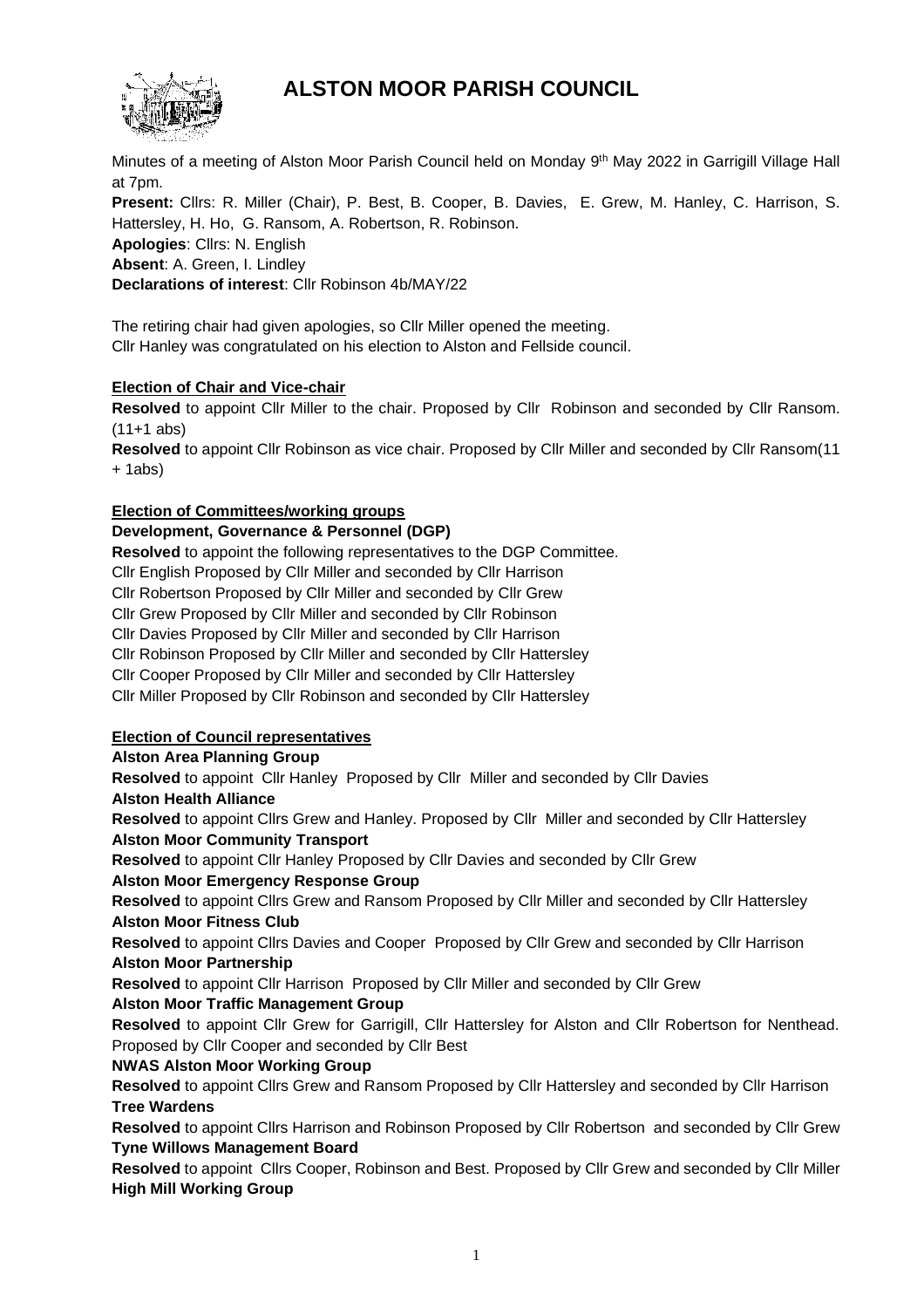**Resolved** to appoint Cllrs Robertson and Robinson. Proposed by Cllr Miller and seconded by Cllr Harrison.

# **1. Minutes**

Resolved that the minutes of the parish council meeting held on Monday 4<sup>th</sup> April 2022 be approved as a correct record. Proposed by Cllr Robinson and seconded by Cllr Grew (9+ 3 abs)

## **2. Chair, County & District reports**

#### **Chair's report**

The chair read out a statement from former chair Cllr English thanking the council and community for their support. He advised everyone to keep away from social media.

### **County Council**

### *Cllr Driver reported on the following:*

*Area planning* – the wider community were thanked for stepping up when needed to support each other through the covid pandemic. Neighbours are so important to each other. Area planning has been picked up by a new chair and vice-chair and will have an important role in the future.

*County resources* – the re-organisation is putting a strain on systems during the setting up of the shadow authority. There will be less money and officer time, due to having to pick up additional workloads.

*Rural bus service –* the county's bid for central government funding to improve the rural bus service was unsuccessful. There will be future funding rounds and work will continue with the rural issues working group. *Funding for potholes* – roads cannot be maintained to the standard we would like. Central government took 22% of the pothole fund during covid with the promise it would be re-instated this year. Instead, they have taken another chunk of the allocation. The county continues to push for it to be re-instated.

### **District Council**

*Cllr Sharp reported on the following:*

*Transition period* – work has started on Voreda House, which is hoped can be a hub in Penrith when the new authority takes over, in the meantime services are running as usual but there is an additional workload for staff.

*Arts and Culture project* - there is to be investment into the arts and culture sector with the aim of supporting the community and stimulating the economy. Funding is to be made available to community groups.

*Funding for travellers' sites* – the government has opened a new fund to improve traveller sites including transit sites as part of the Levelling up programme. It might be possible to use this fund to improve the Tyne Willows car park.

The clerk asked if anyone from Eden council was able to attend the webinar on this.

*Cllr Hanley reported on the following:* 

*Reports* – circulated with the minutes.

*Westmorland and Furness council* - newly elected cllrs attended an induction into their new role, with a detailed presentation on the current situation with county and district councils, funding and the future Westmorland and Furness council. The new unitary has a Liberal Democrat majority and will be based in Kendal.

### **3. Public participation**

*A report was given by representatives from the Nenthead Community project, which is now well established with a constitution, bank account and Facebook page. Officers have been appointed and there are 9 members. Fundraising began in April with a table top sale and coffee morning, with plans to organise other events. They hope to replace the damaged bench on the playing field and to re-purpose damaged benches. They have assisted with an identifying potential sites for the rowan and have a meeting with the Mine manager to discuss. They offered to organise a planting ceremony with Nenthead school.* 

*They continue to look for funding for the Nenthead Fountain using the condition report to identify what works are needed.* 

### **4. Progress reports**

**4a/MAY/22 NWAS drop-in session and meeting with Neil Hudson MP**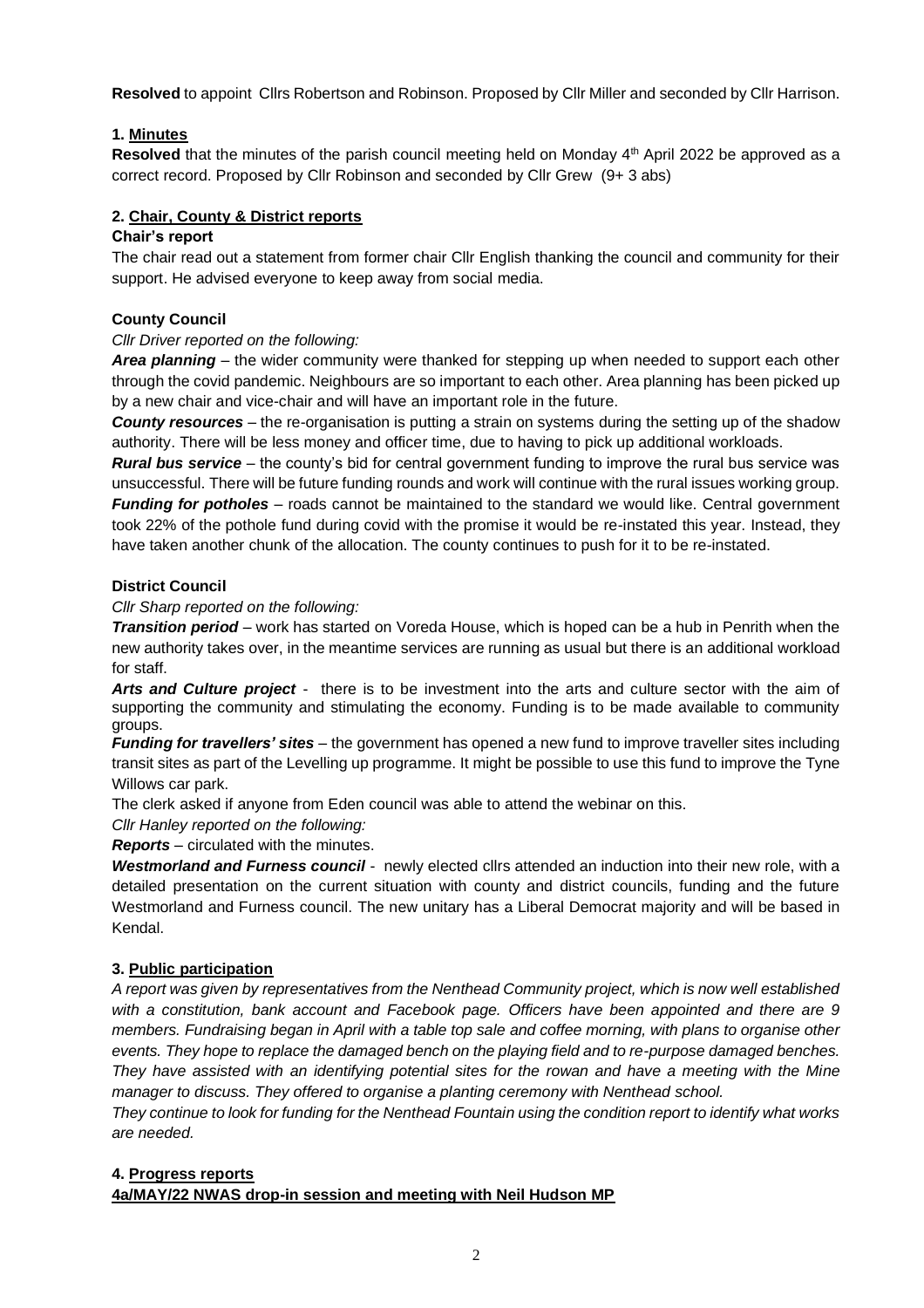Re: 4a/APR/22 The NWAS notice of drop-in sessions to discuss the ambulance service on Thursday 12<sup>th</sup> and Friday 13th May have been posted to Facebook and the Co-op noticeboard. Director of Operations Ged Blezard and Gene Quinn Head of service for Cumbria and Lancashire will attend along with the Community Resuscitation Manager Mark Evans and Sector Manager for North Cumbria, Rhonda Stanger.

## **4b/MAY/22 Queen Elizabeth II Platinum Jubilee purchases**

Re: 4bAPR/22 Eden District Council confirmed an offer of £1,000 towards the cost of Jubilee celebrations for Alston Moor. Some changes had to be made as, despite correspondence to the contrary, it was not possible to purchase the 50p coins. In consultation with the chair, vice-chair, and Cllr Robinson we have instead ordered medallions in a presentation case.

The two lime trees for Alston have been delivered to Cllr Robinson and the rowan tree for Nenthead should arrive this Thursday. The tree for Garrigill has not be ordered yet as the site is still to be agreed. Cllr Robinson and Cllr Green have made tree guards and plinths, are to be supplied by Hodgson Bros. The plaques will be made by Cllr Robinson.

## **4c/MAY/22 Sale of garden land adjoining Tyne Willows**

Re: 4d/APR/22 A meeting with one of the residents to re-measure was held with Cllrs Robertson and Robinson to amend the boundary line between two properties and the residents informed of the revised costings. No further progress has been made.

## **4d/MAY/22 Alston Conservation Area workshop re-scheduled dates**

Re: 4e/APR/22 A doodle poll has been circulated with potential dates for the Conservation Area workshop. The Conservation Officer is hoping to get more people to attend as only Cllr Robertson had indicated his availability.

The clerk was asked to re-send the poll. **Action Cl.**

## **4e/MAY/22 Dereliction of properties in Alston**

Re: 11/APR/22 An e-mail was received from Eden District Council with an update on what is happening with the properties reported last month.

*Blue Bell Inn* – the property had planning approval for conversion in 2020 for three separate dwellings and work commenced. To ensure works are continuing planning wrote to the agent and registered owners to make them aware of the concerns regarding the external appearance. While the approved development is ongoing it is not considered reasonable to pursue formal action, but the situation will be reviewed, and the owner advised that it must not deteriorate further, as action in accordance with section 215 legislation will be an option.

*Steel House* – the owners have been contacted with a formal letter to make them aware of the situation and to seek voluntary co-operation to make improvements and resolve the visual harm. A response within 14 days was requested, after which a decision will be taken on what time is considered reasonable for undertaking the works. If no response is received it will be necessary to review and consider action under section 215.

*Salvin Cottage* – the owners contacted the council to seek advice, but no application has yet been received. Noted that the property is up for auction.

All parties have been made aware of the concerns raised regarding the appearance of their properties with the aim of encouraging fast work to remove the harm to the visual amenity. No action will be taken at this stage, but each case will be monitored, and should there be further deterioration that would warrant action under section 215 Town and Country Planning Act it will be reviewed, and appropriate procedures followed. Noted that residents have complained about a rat infestation at Steel House and that Salvin Cottage has sections of the roof loose that could come down across an access route for SKS.

Cllr Sharp advised that she report this to EDC.

### **4f/MAY/22 Code of Conduct training**

All members are asked to sign up to the Code of Conduct training, those who already have done so will be contacted directly by CALC with sign up details.

# **4g/MAY/22 Transfer of council funds to Unity Trust bank**

MAR/22 The application to the Unity Trust bank has been accepted and as soon as sufficient funds have been deposited in the account it should be possible to allocate payments out of the account.

Cllr Ho expressed concerns about internet security. The clerk confirmed that the laptop she uses has a virus checker and is not used by anyone else.

*Agenda for next month - new council laptop computer.*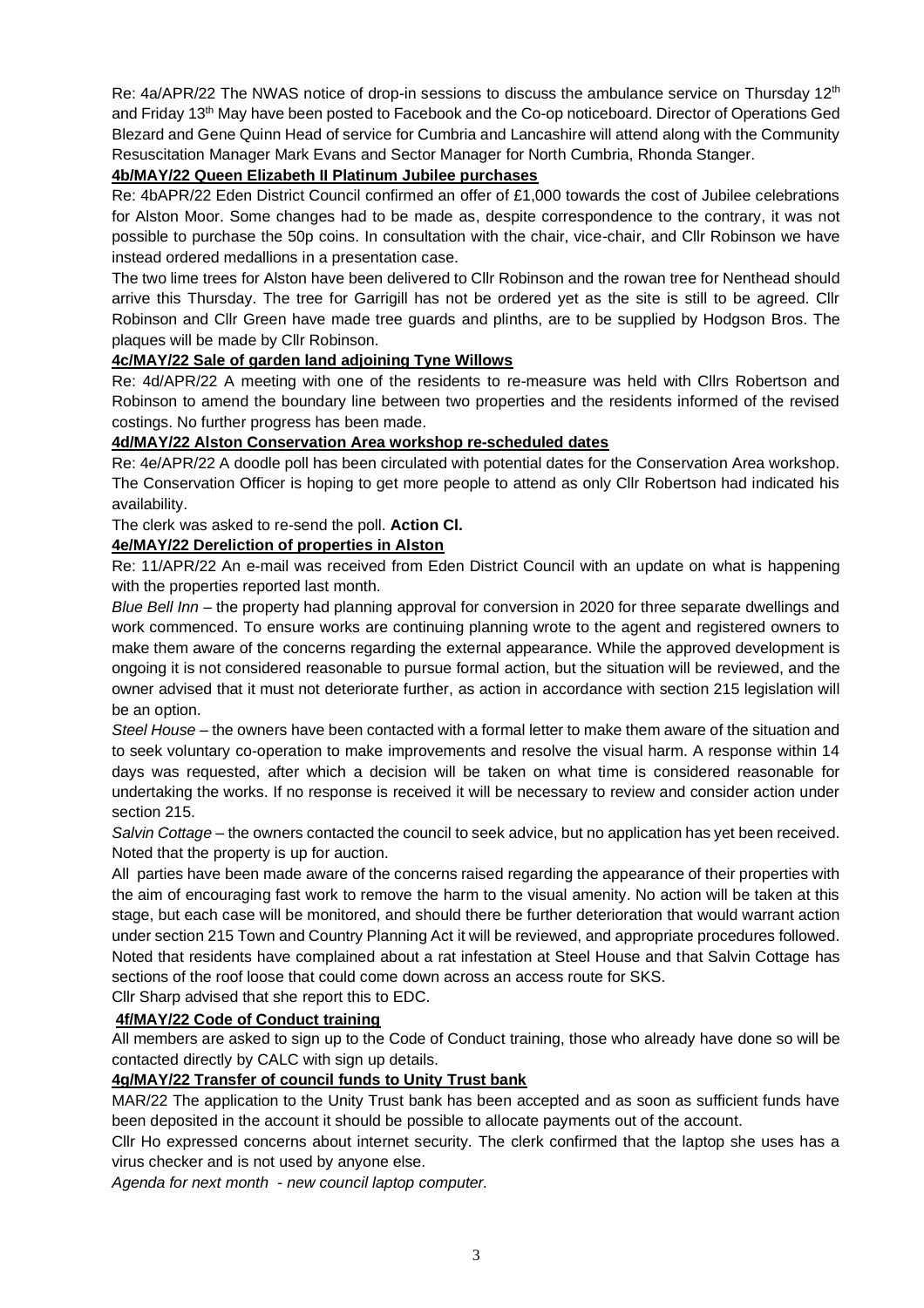## **5. Reports from representatives**

### **5a/MAY/22 NWAS Alston Moor Working Group**

It was reported that the last meeting was cancelled.

## **5b/MAY/22 Nenthead Ward**

A weekly surgery continues to be held, there was a complaint about potholes that has been followed up.

### **5cMAY/22 High Mill**

Cllr Robertson reported on progress with the working group whose members from Alston Moor Partnership are Sonia Kempsey and Gordon Monk. AMP would like to use the balance of the Townscape Heritage Initiative to fund some of the initial costs including a survey on the work needed to open the building to the public. The next stage will be to put together a package of works for improvements.

It was agreed that the council needs to be told officially of the amount left over from the THI. *Agenda for next month.* 

Cllr Miller reported that he was willing to attend meetings as chair.

## **5d/MAY/22 Nenthead Fountain**

Report given under public participation section.

## **6. Planning applications**

**6a/MAY/22** 22/0243 Full application. Outline application for 2 dwellings with all matters reserved. Broadpot Hill, Potters Loaning, Alston CA9 3AD for Mr S. Bell.

**Recommended** for approval subject to the requirement from United Utilities that drainage has been fully investigated and sustainable options considered before accepting a surface water connection to the public sewer. Proposed by Cllr Grew and seconded by Cllr Davies. (nem con)

**6b/MAY/22** 22/0268 Cert. of Lawful. Certificate of lawfulness for the proposed installation of 0.6m dish antenna on existing 20m tower (at 19.6m), installation of 3.1m high ground-based cabin on concrete base, removal of existing cabin, and associated works. All works within existing operational substation. Electricity substation, Jollybeard Lane, Alston for Electricity North West.

**Recommended** for approval. Proposed by Cllr Grew and seconded by Cllr Davies. (nem con)

**6c/MAY/22** 22/0310 Tree works (CA). Lime (1) remove epicormics growth and trunk growth to 5m. Sycamore (2) remove trunk growth to 5m. Lime (3) remove trunk growth to 5m. Sycamore (4) crown raise to provide 2m clearance of sub-station and overhead utilities. Alston Highways Depot, Chapel Terrace, Alston CA9 3SW for Emma Chapman – Cumbria County Council.

**Recommended** for approval. Proposed by Cllr Grew and seconded by Cllr Cooper. (11+ -1)

**6d/MAY/22** 3/22/9001 Erection of emergency stand-by generator and associated oil tank and fencing and ancillary landscaping. Grisedale Residential Care Home, Church Road, Alston CA9 3QS

It was reported that members had been unable to find the application on the County website, but that works appeared to have started.

**Recommended** for approval. Proposed by Cllr Grew and seconded by Cllr Robinson (11+ 1 abs)

## **7. Community Grant applications for Jubilee celebrations**

None received.

# **8. Queen's Platinum Jubilee – parish council plans**

*Tree planting* – it was agreed that it would be good to invite the schools to send a couple of representatives to the tree planting ceremony. The schools close for half term on Friday  $27<sup>th</sup>$  but decisions still must be made as to the best location.

Cllr Robinson suggested that one of the lime trees could be planted near the swing on Tyne Willows, and that he and Cllr Harrison could dig the holes if it could be done manually.

Representatives from Nenthead Community Project offered to contact Nenthead Primary to make arrangements for the tree planting ceremony at Nenthead Mines. This offer was accepted by the council.

Cllr Grew is contacting the Catholic Trust to ask about planting a Japanese flowering cherry on the village green, but as she has not heard back, they will wait until autumn for planting.

*Presentation of medallions* – Cllr Miller offered to present the medallions to SKS pupils, the primary school and pre-school. Cllr Robinson agreed to make the presentation at Nenthead primary.

The clerk was asked to contact the school to arrange a suitable time and date. **Action Cl.**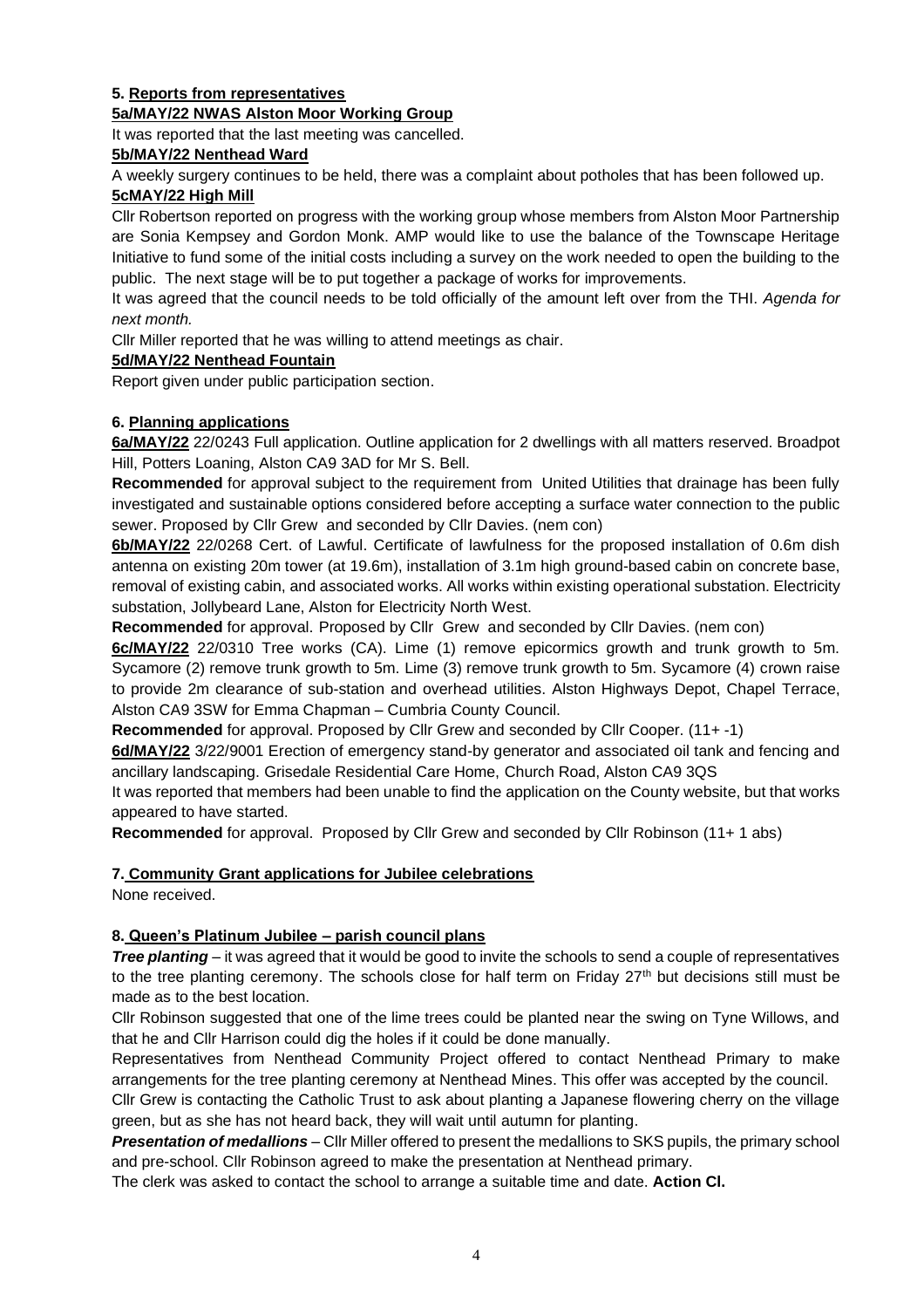## **9. Chair & Clerk's meeting with EDC solicitor to discuss training needs and understanding of procedures following Code of Conduct investigation**

Cllr Miller read a statement from the retiring chair's report to remind members that any accusations against other councillors must be substantiated and if deemed criminal should be taken to the appropriate body. Such issues should not be brought up in e-mails or council meetings and if unsubstantiated could lead to a civil slander claim.

The clerk reported that Eden District Council wrote to confirm that the Code of Conduct investigation was complete, and a decision taken that there were no breaches of the Code of Conduct, The Monitoring Officer recommended training and implementation of the Scheme of Delegation.

Members of the public who submitted complaints have been in contact to state they are not satisfied with the investigation and have written to Eden with their objections to the report.

The clerk reported that along with Cllr English she had attended a meeting with the solicitor, who pointed out that because several complaints dealt with accusations of fraud and corruption they could not be investigated as they would be a police matter. No evidence has been forthcoming of any wrongdoing.

A member stated that as someone who was involved with the group responding to EDC, they were disappointed by the report. The second letter from the Monitoring Officer was almost word for word the same as the first. Most of those who were reported under the Code of Conduct have left the council, and further training for current members will not resolve the harm done to individual reputations. Several councillors resigned because of the finger pointing and false accusations and it has caused a lot of mental harm, with consequences to health. The letter sent to EDC's Monitoring Officer and councillors asked why they made the comments they did. The residents have asked for an apology.

The current accusation of wrongdoing supposedly took place 10 years ago, Cllr Ho has failed to provide any evidence and if unable to do so a false accusation has been made.

**Resolved** that the council has full confidence in Cllr Robertson. Proposed by Cllr Robinson and seconded by Cllr Grew. (11+ 1-)

A request to hold an extraordinary meeting to discuss whether Cllr Ho had the confidence of the meeting and to consider whether make a formal apology to those people who resigned due to malicious intent was amended and it was:

**Resolved** to discuss as an agenda item at the next council meeting. Proposed by Cllr Ransom and seconded by Cllr Grew. (11+ 1 abs)

# **10. Consultations & Correspondence**

### **10a/MAY/22 Correspondence (Appendix 1)**

Circulated with the minutes. No comments were received.

**10b/MAY/22 Summer holiday road closure of A689 at Nentsberry for road improvements**

An e-mail was received from the Coal Authority stating that the A689 between Nentsberry and Nenthall will be closed for up to 5 days starting Monday 25<sup>th</sup> July 2022. It is hoped the contractor will be able to open the road outside of working hours (8am – 5.30pm) to reduce the inconvenience and disruption caused. Other arrangements include maintaining the existing bus service by supporting a bus through the closed route once or twice a day.

It was observed that rather than use the official diversion some heavy vehicles might use Fiddlers as an alternative route with consequences for the road and verges and for cyclists on the C2C route.

Cllr Driver reported that Highways would be carrying out a safety audit on Fiddlers and would check to see if any additional signage could be arranged.

### **11. Accounts for payment (Appendix 2)**

| Summary of accounts for payment:               | £23.226.11 |
|------------------------------------------------|------------|
| Summary of income received since last meeting: | £59,928,08 |
| Summary of accounts paid since last meeting:   | £1.123.75  |

**Resolved** that sufficient funds are held in balances for the clerk to be authorised to settle all the accounts listed in appendix 2. Proposed by Cllr Davies and seconded by Cllr Robinson. (11+ -1)